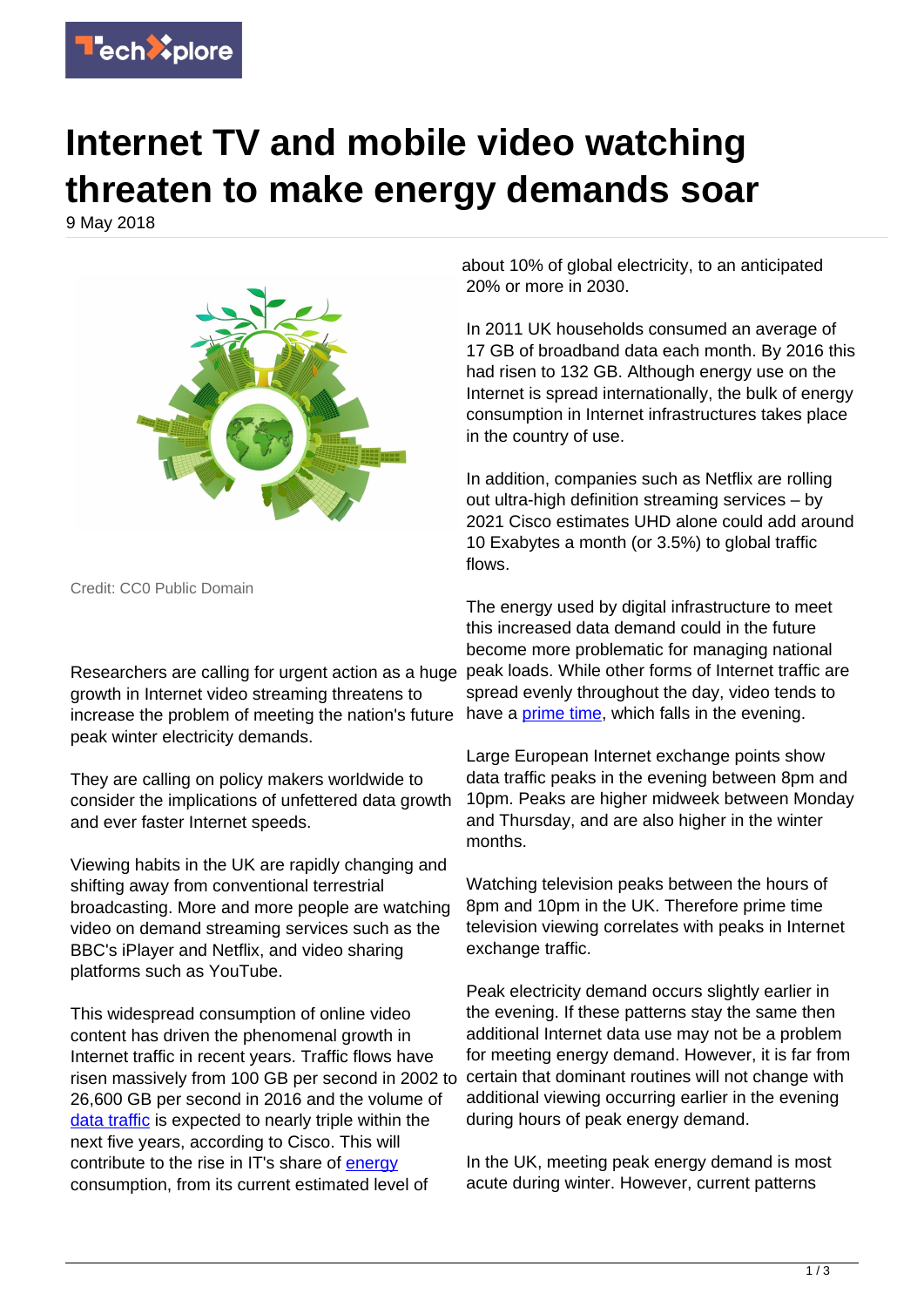

show TV viewing is higher during the colder months, countries aim not merely to extend Internet access and starts earlier in the evening. to households and citizens who do not already

Mobile data demand could also have consequences for national peaks in electricity consumption. The rate of growth in [mobile data](https://techxplore.com/tags/mobile+data+traffic/) [traffic](https://techxplore.com/tags/mobile+data+traffic/) is higher and more energy intensive, particularly when streaming video. The researchers noted a late evening peak in streaming on mobile phones and tablets after prime time, between 10pm electricity demand and carbon emissions. But they and 11pm. This suggests that these devices are used to prolong hours of "TV watching," perhaps after the main TV set has been turned off.

However there is an earlier evening peak between 4pm and 8pm which may be more problematic, especially if this represents a trend of video on demand services delivered over more energy intensive mobile networks. If mobile viewing out of the home, during commuting hours, increases this will almost certainly add to electricity load at peak times of travel, heating and cooking.

Dr. Mike Hazas, Senior Lecturer at Lancaster University School of Computing and Communications, said: "A transition in how people watch TV appears to be underway – and urgent consideration is needed of the energy implications if a much greater proportion of viewing takes place via the Internet.

"Growth in data traffic continues to outstrip efficiency gains. We argue that broadband and [mobile data](https://techxplore.com/tags/mobile+data/) policies should aim to do more than improve the energy efficiency of digital infrastructure. Like policy for other energy-intensive infrastructure (like roads or airports), digital infrastructure policy should explicitly recognise digital services' significant contribution to energy demand and carbon emissions, and build in measures to ensure that growth will not simply continue unbounded.

"The availability of higher broadband and mobile speeds is resulting in increased consumption and use of high-bandwidth content and applications, including online video, which is broadly accepted to be driving much of the growth in Internet traffic.

"However, current Government policies in many

have it, but crucially to make existing connections faster and faster. The ability to stream UHD content, or multiple TV programmes and films simultaneously is being written into minimal requirements that all households in the UK will have a right to expect and request. By encouraging extra data traffic, such policies have implications for make little, if any, consideration of this. In other words they could be seen as 'invisible energy' policies."

Possible solutions Dr. Hazas calls for include:

- The development of data centres and ultrafast broadband be accompanied by investment in renewable energy to power rises in digital demand.
- Streaming and social networking providers might be taxed to reflect the environmental cost of their services.
- Similar to air travel and petrol taxes, data demand itself might be taxed to support regulation of the digital services industry and development of renewables for it.

The researchers' concerns are outlined in the paper "Digitalisation, energy and data demand: The Impact of Internet [traffic](https://techxplore.com/tags/traffic/) on overall and peak electricity consumption," which is to be published by the journal Energy Research and Social Science.

 **More information:** Janine Morley et al. Digitalisation, energy and data demand: The impact of Internet traffic on overall and peak electricity consumption, Energy Research & Social Science (2018). [DOI: 10.1016/j.erss.2018.01.018](http://dx.doi.org/10.1016/j.erss.2018.01.018)

Provided by Lancaster University